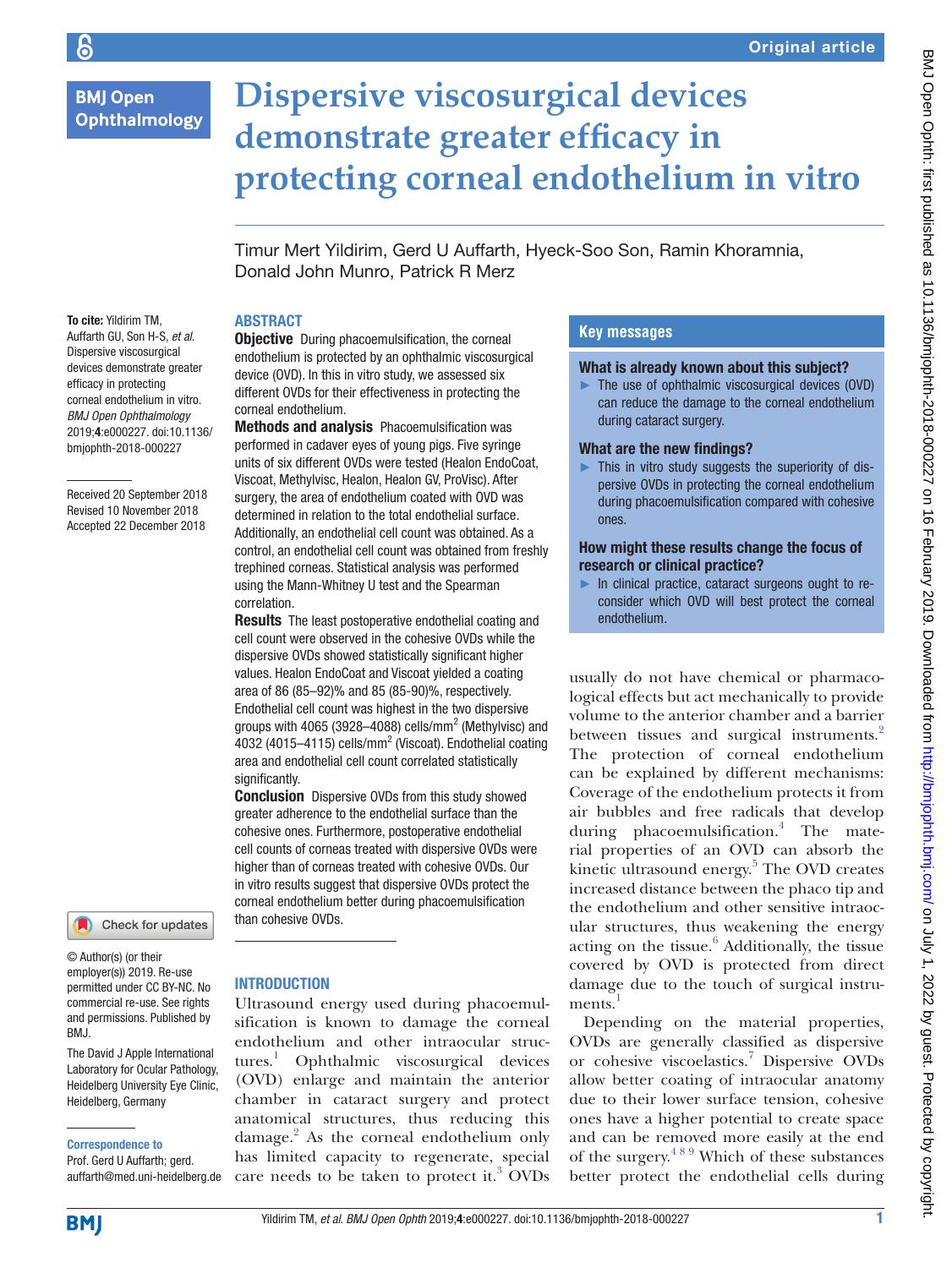<span id="page-1-0"></span>

| <b>OVD</b> characteristics<br>Table 1 |                      |                |                   |                      |                      |                 |  |  |
|---------------------------------------|----------------------|----------------|-------------------|----------------------|----------------------|-----------------|--|--|
| Substance group                       | <b>Dispersive</b>    |                |                   | <b>Cohesive</b>      |                      |                 |  |  |
| Tradename                             | Healon<br>EndoCoat   | <b>Viscoat</b> | <b>Methylvisc</b> | Healon               | Healon<br>GV         | ProVisc         |  |  |
| Manufacturer                          | Johnson &<br>Johnson | Alcon          | Rayner            | Johnson &<br>Johnson | Johnson &<br>Johnson | Alcon           |  |  |
| Ingredient(s)                         | 3% HA                | 3% HA+4% CS    | 2% HPMC           | 1% HA                | 1.4% HA              | 1% HA           |  |  |
| Viscosity                             | 50 000<br>mPa        | 60 000<br>mPa  | 2600-7000 mPa     | 300 000<br>mPa       | 2 500 000 mPa        | 100 000<br>mPa  |  |  |
| Molecular weight                      | 800 000<br>Da        | 500 000<br>Da  | <b>NK</b>         | 4 000 000<br>Da      | 5 000 000<br>Da      | 2 400 000<br>Da |  |  |

CS: chondroitin sulfate; Da, Dalton; HA: sodium hyaluronate; HPMC: hydroxypropyl methylcellulose; NK, not known; OVD, ophthalmic viscosurgical device; mPa, millipascal.

standardised in vitro phacoemulsification has not been evaluated so far by a direct comparison between OVDs in current use. The aim of this study was to evaluate the protecting effect in porcine cadaver eyes of different OVDs in vitro in terms of their endothelial coating and the endothelial cell count after phacoemulsification.

# Materials and methods

#### Study materials

Six OVDs were tested [\(table](#page-1-0) 1): Healon EndoCoat (Johnson & Johnson Vision Surgical, Santa Ana, CA, USA); Viscoat (Alcon Laboratories, Fort Worth, TX, USA); Methylvisc (Rayner Intraocular Lenses, Worthing, West Sussex, UK); Healon (Johnson & Johnson Vision Surgical); Healon GV (Johnson & Johnson Vision Surgical); and ProVisc (Alcon Laboratories).

# Preparation of porcine eyes and surgical procedure

Approval for using porcine cadaver eyes for scientific research purposes was granted in 2015 by the German State Office for Occupational Safety and Health, Berlin. The eyes were obtained from a commercial slaughterhouse (Schradi Frischfleisch, Mannheim, Germany). The age of the pigs at the time of slaughter was about 6 months. Immediately after enucleation, the eyes were stored in a humid chamber at 4°C. Five syringe units of six different OVDs were stained with 10% fluorescein aqueous solution (Fluorescite, Novartis, Quebec, Canada) to a final concentration of  $6 \mu g/mL$  and stored under dark conditions ([table](#page-1-0) 1). In order to ensure a clear cornea, the eyes were stored in a moist environment until they were mounted on a holder just before the experiment. Only undamaged eyes with clear corneas and clear lenses were used for the experiment. A routine cataract surgeon performed the surgeries on the same day. A clear corneal incision was created and the anterior chamber was completely filled with prestained OVD. A continuous curvilinear capsulorhexis of 5 mm in diameter was performed using an Utrata Capsulorhexis Forceps (Geuder, Heidelberg, Germany). Then, phacoemulsification was performed using a Megatron S3 phaco machine (Geuder, Heidelberg, Germany). Standardised phaco machine settings for the procedure were

as follows: aspiration rate 35 mL/min, vacuum+250 mm Hg and power 40%, according to a previously published method.<sup>[4](#page-5-1)</sup> The standardised settings were not changed during surgery. No bimanual irrigation/aspiration (I/A) was performed after phacoemulsification in order to be able to only evaluate the effect of the phacoemulsification. After lens removal, the cornea was cut circularly and turned so that the entire endothelial surface could be observed. For each OVD five surgeries were performed.

# Endothelial OVD coverage

A blue light filter (420–500 nm) was placed in front of the surgical microscope (Leica, Wetzlar, Germany) and photographs were obtained. Endothelial area coated with OVD in relation to the total area of the corneal endothelium was determined using an image analysis software (ImageJ, NIH, Bethesda, USA). Therefore, the total endothelial area of the inverted cornea was marked manually on each of the pictures using the image analysis software. The surface was calculated in pixels automatically. Subsequently, the area covered with stained OVD was marked manually and the surface was calculated in pixels automatically again. The percentage of coverage was afterwards calculated as relative value of both measurements.

# Endothelial cell count measurements

After the picture was taken, the specimen was transferred to the cornea bank of our clinic and endothelial cell count was obtained. As a control, endothelial cell count was obtained from 10 freshly trephined porcine corneas without performing phacoemulsification. All corneas including the respective control corneas were stained with 0.5% alizarin red S (Carl Roth GmbH, Karlsruhe, Germany) as well as 0.06% trypan blue (Gibco-Life Technologies, Thermo Fisher Scientific, Massachusetts, USA) for better visualisation of endothelial cells.<sup>10</sup> The double staining with alizarin red and trypan blue allows determination between healthy and damaged cells of the entire corneal endothelium. Damaged cells show a blue-coloured cytoplasm and a deep blue-stained nucleus. Alizarin, on the other hand, stains the intercellular material and the cell membranes, thus providing a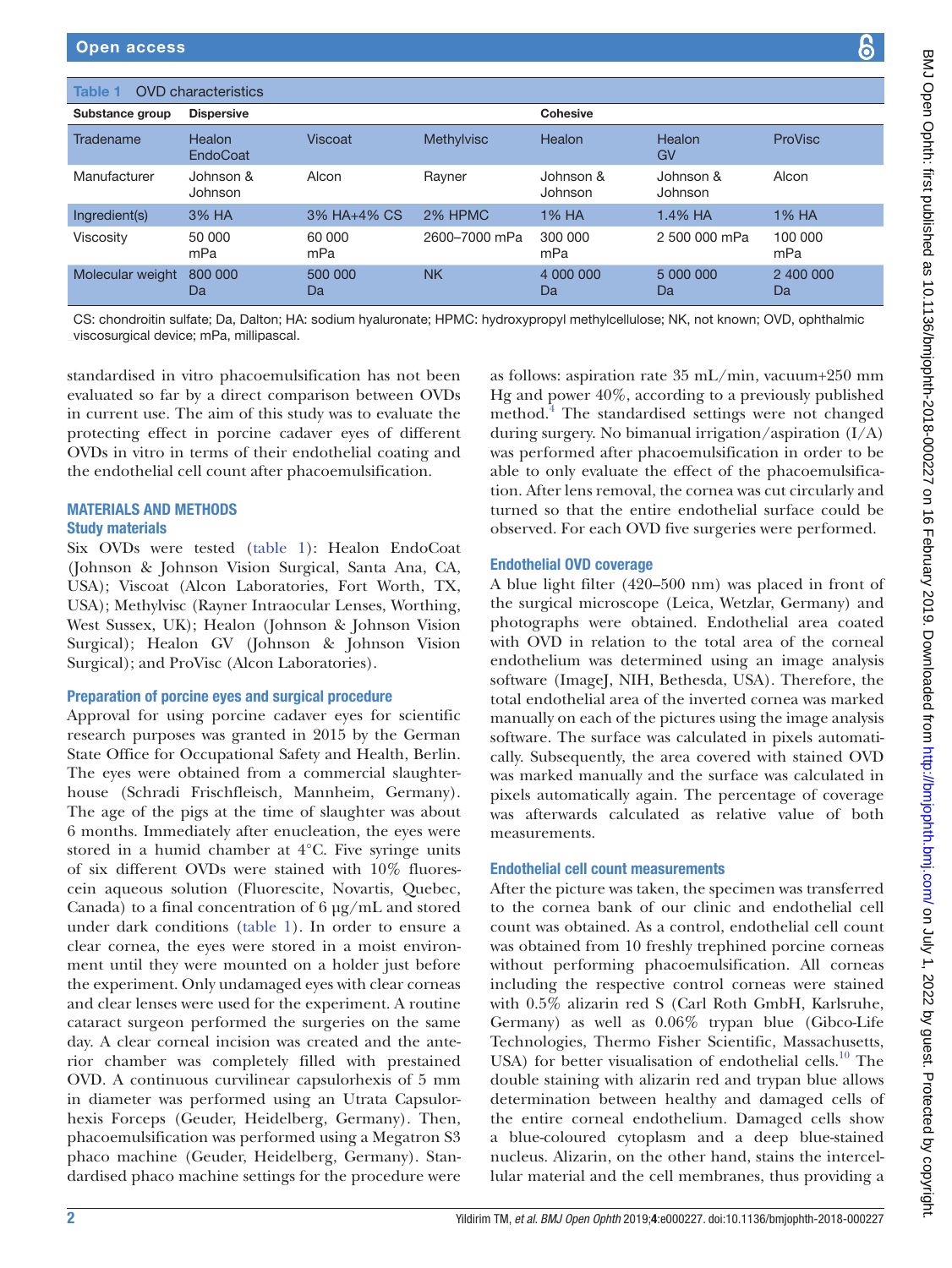good red-blue contrast. $10$  For the staining procedure, two drops of 0.06% sterile isotonic trypan blue solution were applied to the endothelial surface. After 60 s, the cornea was rinsed with balanced salt solution. Subsequently, two drops of a 0.5% sterile isotonic alizarin red S solution were added to the endothelial side. After another 60 s, the dye was again rinsed with balanced salt solution.

Endothelial cell counting was performed manually under a light microscope (Olympus CKX41, Olympus Europa SE & Co KG, Hamburg, Germany). We performed cell counting in real time with the support of the NAVIS software (Nidek Technologies, Padua, Italy). Endothelial cells were counted within a central rectangle. At the borders of the rectangle, only cells that were in contact with two adjacent cells were counted. The endothelial cell count of the vivid cells was calculated as endothelial cells/mm².

# Data analysis

The coated endothelial area was calculated in per cent. Results are expressed as median (IQR, Q1–Q3). Statistical evaluation was performed using SPSS (IBM SPSS Statistics V.22) using the Mann-Whitney U test for non-parametric independent samples. Correlation between the two parameters was assessed using the Spearman's correlation for non-parametric data. A p value <0.05 was considered statistically significant.

#### **RESULTS**

Figures [1A–C and 2](#page-2-0) show representative photographs, taken before image analysis, of the endothelial surface of corneas from each OVD group before software image analysis. The area covered with OVD after surgery in the dispersive and cohesive groups was respectively 85  $(65–88)\%$  and 20  $(12.5–30)\%$ . Results of the endothelial coverage for each OVD are summarised in [table](#page-3-0) 2.



<span id="page-2-0"></span>Figure 1 Photographs of corneas treated with dispersive ophthalmic viscosurgical devices (OVD). (A–C) Endothelial surface under a blue light filter with different amounts of OVD coating. (D–F) Corneal endothelium is visible as a single layer of hexagonal cells after staining with alizarin red S and trypan blue (20-fold magnification). Damaged cells can be identified by the dark cytoplasm and nucleus.



Figure 2 Photographs of corneas treated with cohesive ophthalmic viscosurgical devices (OVD). (A–C) Endothelial surface under a blue light filter with different amounts of OVD coating. (D*–*F) Corneal endothelium as a single layer of hexagonal cells after staining with alizarin red S and trypan blue (20-fold magnification). Damaged cells can be identified by the dark cytoplasm and nucleus.

Healon EndoCoat had the highest value of 86 (85–92)%, Healon GV the lowest one of 20 (10–20)%.

In Figures [1D–F and 2](#page-2-0) the corneal endothelium after histological staining can be seen as a single layer of cells (photographs taken at 20-fold magnification). Damaged cells can be identified by the dark cytoplasm and nucleus. All values of the endothelial cell count are presented in [figure](#page-3-1) 3. The cell count was highest in the dispersive groups and control group. Healon EndoCoat and Viscoat showed similar endothelial cell count values of 4015 (3985–4198) cells/mm2 and 4032 (4015–4115) cells/ mm<sup>2</sup>, respectively, whereas Methylvisc had a cell count of 4065 (3928–4088) cells/mm2 . Values for the cohesive viscoelastics were lower with 3898 (3866–3955) cells/mm<sup>2</sup> (ProVisc) followed by Healon GV with 3752 (3625–3855) cells/mm<sup>2</sup> and Healon with 3739 (3655–3900 cells/mm<sup>2</sup>. There was a statistically significant lower mean endothelial cell count in the cohesive group compared with the control group.

The scatter plot ([figure](#page-4-0) 4) shows the endothelial cell count related to the endothelial coverage of OVD. Endothelial coverage and endothelial cell count correlated significantly (correlation coefficient: 0.662). Looking at the correlation of the cohesive and dispersive groups separately, we found a statistically significant correlation with coefficients of 0.615 and 0.634, respectively.

#### **DISCUSSION**

In this in vitro study, OVDs showed differences in corneal endothelial coating during phacoemulsification. Dispersive viscoelastics yielded better endothelial coating than the cohesive ones. As a clinically relevant parameter, we also assessed corneal endothelial cell count after surgery. Corneas from the cohesive OVD group showed significantly lower endothelial cell counts after surgery compared with untreated control corneas. Cell counts of corneas from the dispersive group were comparable with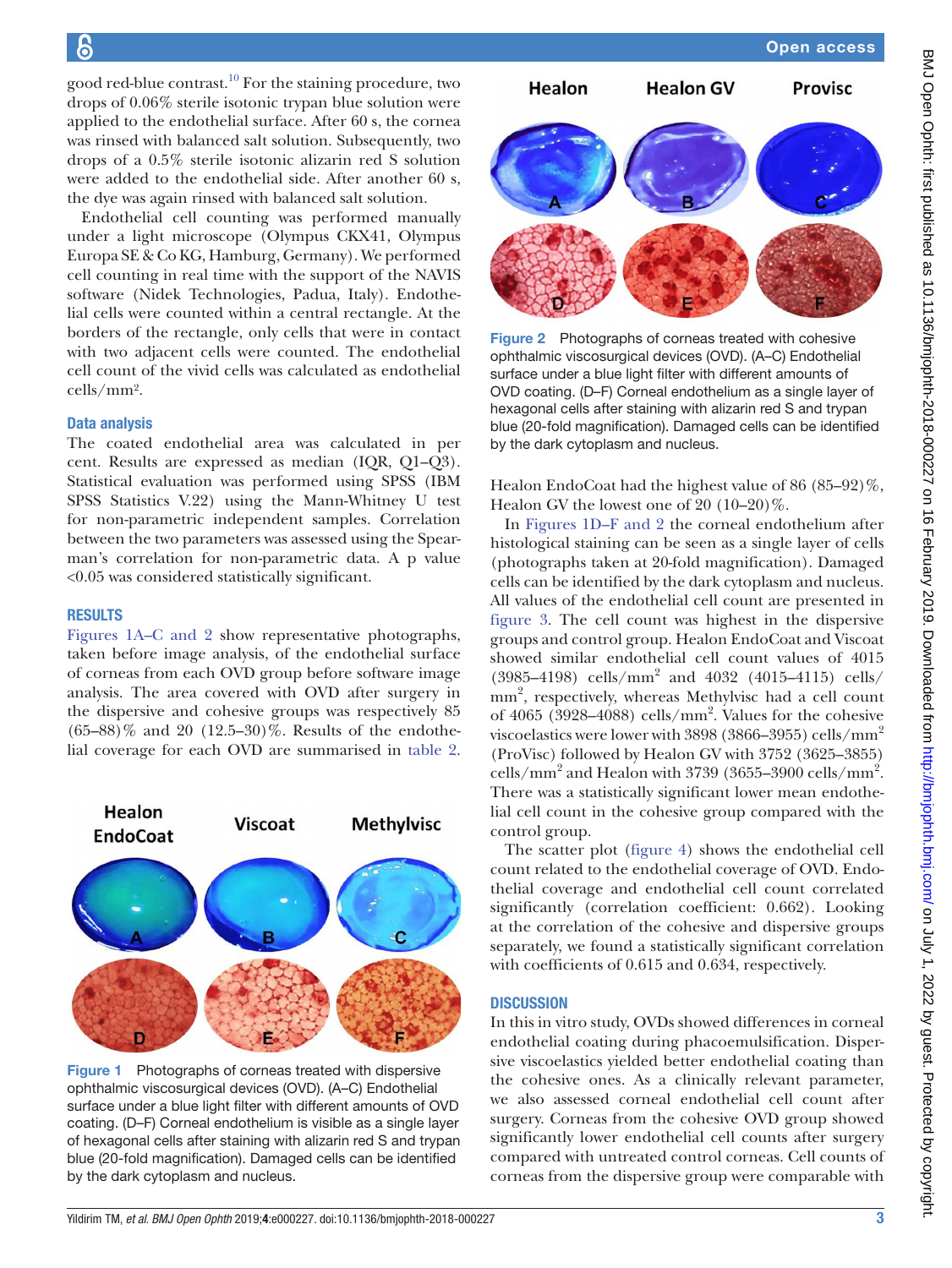<span id="page-3-0"></span>

| <b>Dispersive</b><br>85% (65%-88%) |                        |                        | <b>Cohesive</b><br>20% (12.5%-30%) |                  |                        | P value<br>$< 0.05*$ |
|------------------------------------|------------------------|------------------------|------------------------------------|------------------|------------------------|----------------------|
|                                    |                        |                        |                                    |                  |                        |                      |
| 86%<br>$(85\% - 92\%)$             | 85%<br>$(85\% - 90\%)$ | 50%<br>$(50\% - 60\%)$ | 30%<br>$(20\% - 30\%)$             | 20%<br>(10%–20%) | 20%<br>$(10\% - 30\%)$ |                      |

the ones of the control group and revealed no statistically significant difference.

Although porcine corneal endothelium resembles the human one, having similar cell density and shape, it is a limitation of our study that we used an animal model using porcine eyes.<sup>11</sup> Our results cannot be directly transferred to human cases. The porcine lenses from this study were clear and easy to extract but in clinical practice, most lenses are older, densely opaque and require more phaco power to be removed, all leading to more potential damage to the corneal endothelium. Nevertheless, even with the lower phaco power used in this study, differences between the OVDs were seen. Methylvisc gave values in endothelial coating that were in between the dispersives (Healon EndoCoat or Viscoat) and the cohesives (Healon, Healon GV and ProVisc). Methylvisc's endothelial cell count was similar to that of Healon Endo-Coat or Viscoat. Methylvisc was the only viscoelastic we studied that is made from hydroxypropyl methylcellulose

(HPMC). Different from hyaluronic acid (HA), HPMC is a synthetic derivative of cellulose and is not physiologically expressed in humans. Even though biocompatibility is considered to be high, there are reports of allergic reaction after cataract surgery due to the use of HPMC formulations.<sup>12</sup> As HA is naturally expressed in the eye and there are receptors for HA on corneal endothelial cells, OVDs made from HA are known to offer excellent biocompatibility.<sup>[13](#page-5-9)</sup>

Our results might lead to the conclusion that dispersive OVDs are generally better than cohesive ones in protecting the corneal endothelium. However, besides endothelial coating, other important parameters influence corneal health after cataract surgery such as the surgeon's skill and experience in removing the OVD completely towards the end of surgery and the effect that the extent of this removal might have on the duration of the surgery. Prolonged I/A and the general length of time of surgery can influence the success of the surgery.



<span id="page-3-1"></span>Figure 3 Postsurgery endothelial cell counts. The solid line shows the median of each group with first and third quartiles (surrounding dashed lines). \*Indicates statistically significant difference between the control group and the cohesive group, Mann-Whitney U test.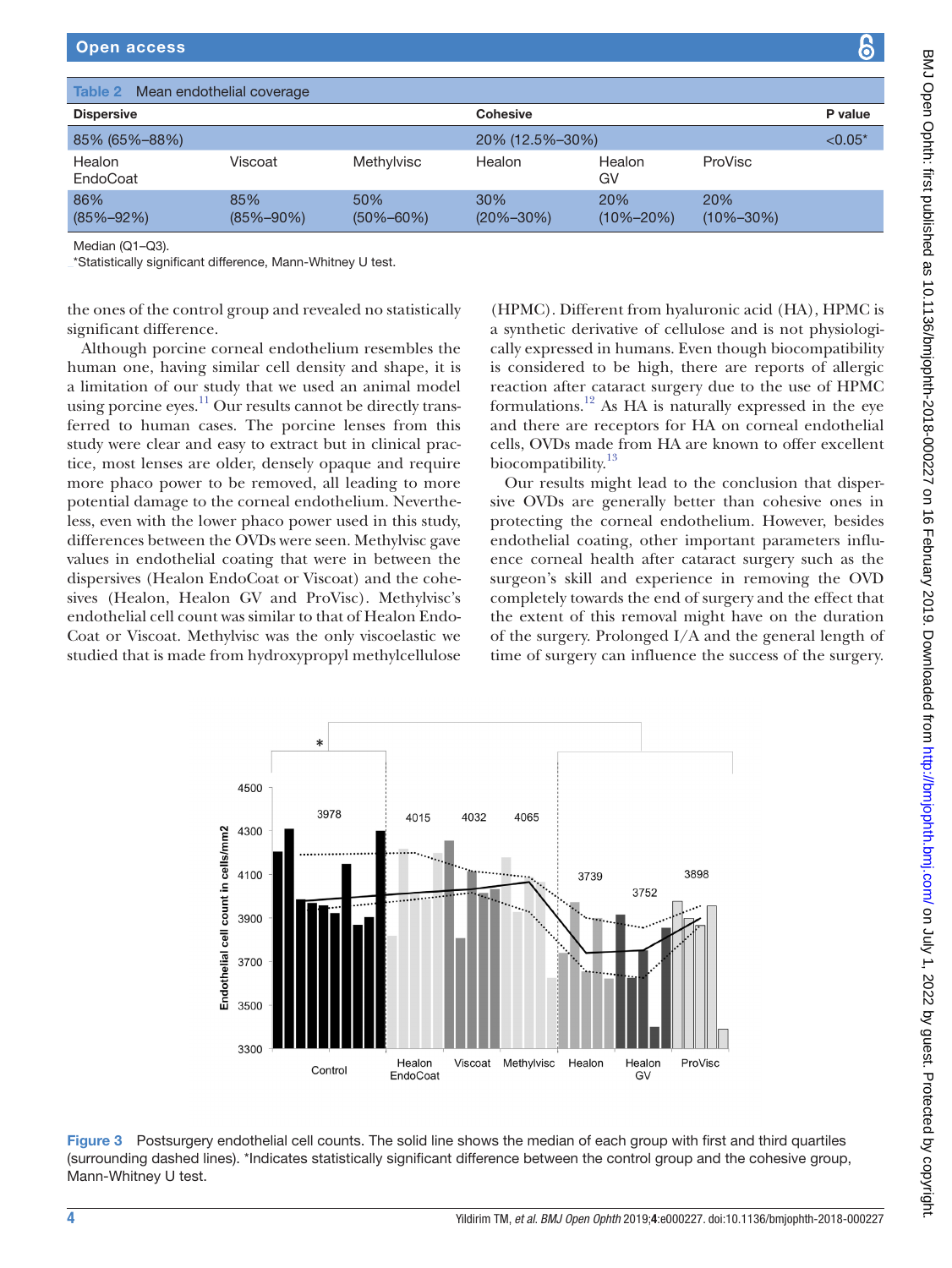

<span id="page-4-0"></span>Figure 4 Scatter plot of the endothelial coating in relation to the endothelial cell count showing a correlation between the two parameters, Spearman's rank correlation p<0.01.

In a standardised laboratory procedure, conducted in 2004, removal time was shorter for cohesive than for dispersive viscoelastics: mean removal time after cataract surgery ranged from 18.3 to 46.5 s with a dispersive OVD (Viscoat) and from 15.3 to 25.6 with a cohesive one (ProVisc). $9^{14}$  Removal time also depends on the interaction of the OVD with the intraocular lens (IOL) material. $914$  The time was found to be shorter in eyes with silicone or polymethyl methacrylate lenses compared with acrylic IOLs, especially with cohesive OVDs. $914$ 

To combine these advantages of cohesive and dispersive OVDs, surgical techniques have been developed like the soft shell technique proposed by Arshinoff in  $1999, 7$  in which first a small amount of dispersive OVD is injected into the anterior chamber to coat the intraocular structures followed by a cohesive OVD that is used to create sufficient chamber for intraocular manipulation. Because the amount of dispersive OVD used in this technique is small, removal time remains low while endothelial coverage is high. $4$  Some manufacturers provide packages which combine one cohesive and one dispersive OVD. A recent clinical study compared the performance and safety of two OVD combinations: Duovisc (Alcon) and Twinvisc (Zeiss, Jena, Germany). Results showed similar performance and safety profiles in phacoemulsification cataract surgery for both groups.<sup>15</sup> Regarding the corneal protection, the endothelial cell count was obtained before surgery and 3 months afterwards. Mean cell density loss from baseline was 11.7% and 9.6% for Duovisc and Twinvisc, respectively. The authors concluded that the sequential use of one cohesive and one dispersive OVD using the soft shell technique leads to less endothelial cell loss and is a safe option for cataract surgery.[15 16](#page-5-11) Results from the present laboratory study confirm that this corneal endothelial protection would be due to the good coating capability of the dispersive OVDs.

Another approach, using the beneficial properties of both OVDs best, is to create a mixture of one cohesive and one dispersive OVD with superior characteristics for cataract surgery. A recent study by Tognetto *et al* evaluated the in vitro properties of a mixture of Healon GV and Viscoat, called DisCoVisc (Alcon). The authors came to the conclusion that this combination has rheological properties that might be advantageous during cataract surgery.<sup>[17](#page-5-12)</sup>

One prospective randomised clinical study compared the outcomes of cataract surgery using the soft shell technique with the outcomes of cataract surgery using one single injection of DisCoVisc.<sup>18</sup> One hundred eyes underwent phacoemulsification by the same surgeon. Both techniques provided similar results regarding the endothelial cell protection. It ought to be mentioned that the intraocular pressure was not recorded in this study. Thus, the safety of the two techniques could not be compared.

The use of the combination of one cohesive and one dispersive OVD in one surgery seems to be beneficial but further clinical studies are needed to address the question which of the combined approaches is superior in terms of safety.

Even though corneal damage is decreasing as a result of these developments, there is always a certain amount of cell loss postoperatively.[15](#page-5-11) Improvements in OVD properties and surgical techniques can aim to minimise this cell loss.

In conclusion, the corneal endothelial coverage results and endothelial cell count data of our in vitro study show that dispersive viscoelastics offer good corneal protection during standardised phacoemulsification. Postoperative corneal endothelial cell count was higher in the dispersive groups. Especially Healon EndoCoat and Viscoat showed a high endothelial coverage and minimal postoperative cell loss.

Acknowledgements We thank Irina Vöhringer for her contributions to the data acquisition.

Contributors GUA designed, planned and supervised the study and secured funding. TMY and HSS conducted the experiment and acquired data. PRM acquired materials for the study, supervised the experiment and acquired data. TMY, GUA and PRM statistically analysed and interpreted the data. DJM and RK interpreted the data. TMY drafted the manuscript. GUA, DJM and RK revised the manuscript. TMY submitted the manuscript. All authors critically revised the manuscript and approved its final version.

Funding Klaus Tschira Foundation, Heidelberg, Germany.

Disclaimer The funding organisation had no role in the design or conduct of this research.

Competing interests TMY reports non-financial support from Alcon, outside the submitted work. GUA and RK report grants, personal fees and non-financial support from Alcon, Rayner and Johnson & Johnson, and grants and non-financial support from Carl Zeiss Meditec, outside the submitted work. HSS, DJM and PRM have nothing to disclose.

Patient consent for publication Not required.

Provenance and peer review Not commissioned; externally peer reviewed.

Open access This is an open access article distributed in accordance with the Creative Commons Attribution Non Commercial (CC BY-NC 4.0) license, which permits others to distribute, remix, adapt, build upon this work non-commercially, and license their derivative works on different terms, provided the original work is